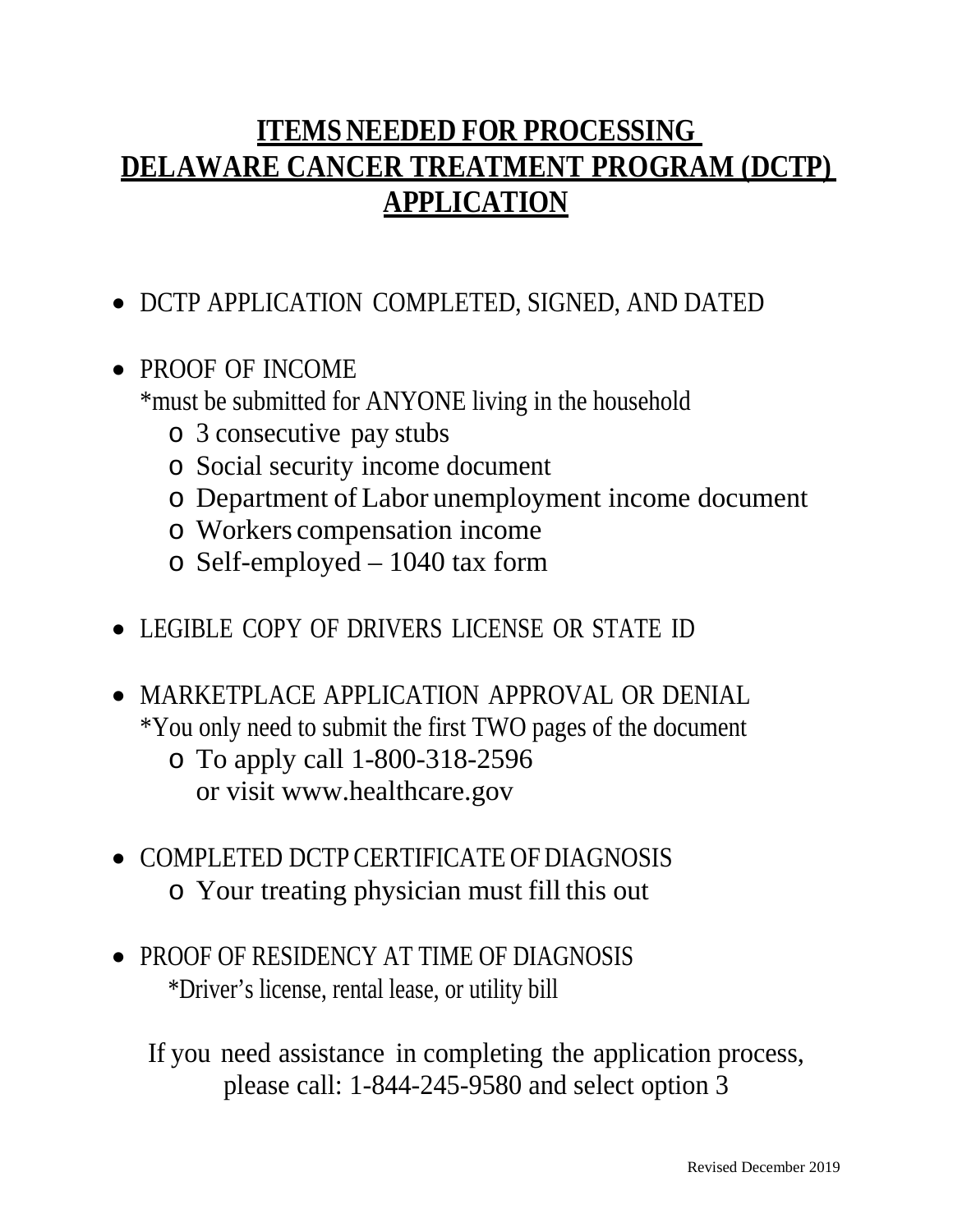

Dear Delaware Resident:

Enclosed you will find an application form for the Delaware Cancer Treatment Program (DCTP), a program of the Delaware Health and Social Services (DHSS), Division of Public Health. The DCTP pays for cancer treatment services for eligible clients for a period of up to 24 months after the date that cancer treatment is initiated, **when services are provided by a Delaware Medical Assistance Provider.**

## **This program is available to Delaware residents who:**

- Were diagnosed with cancer on or after July 1, 2004
- Have no comprehensive health insurance OR maximum out-of-pocket expenses are more than 15 percent of income (does not include premiums)
- Do not receive benefits through the Medicaid breast and cervical cancer treatment program
- Meet income guidelines (up to 650 percent of the Federal Poverty Level)
- Are not eligible for health insurance

### **To apply, you must complete the following 7 steps:**

- 1. Complete, sign and date the enclosed application
- 2. Provide a clear copy of your photo ID \*Please note: Photocopies of all immigration documents including those that are expired MUST be submitted in order to determine eligibility
- 3. Provide proof of Delaware Residence at time of diagnosis
- 4. Attach certificate of diagnosis document completed by your treating physician
- 5. Provide documentation of benefits covered by health insurance to include out of pocket costs before insurance will pay 100% of cancer treatment (if applicable)
- 6. Attach eligibility status for Health Insurance Marketplace, if uninsured
- 7. Attach proof of income, such as copies of your federal income tax form, check stubs, award letters, etc. as referenced below. You must indicate the source of income, how often you receive the income and the amount of income of gross income before taxes/deductions. Proof of income must be supplied for all household members.

| <b>Earnings from Work</b>                                                                                                                           | <b>Pensions/Retirement/Social Security</b>                                                 | <b>Other Income</b>                                                                                                                                                               |
|-----------------------------------------------------------------------------------------------------------------------------------------------------|--------------------------------------------------------------------------------------------|-----------------------------------------------------------------------------------------------------------------------------------------------------------------------------------|
| Wages/Salaries/Tips<br>❖<br><b>Unemployment Compensation</b><br>❖<br>Workers' Compensation<br>❖<br>Net Income from self-owned business or farm<br>❖ | ❖<br>Pensions<br>Retirement Income<br>❖<br>Veteran's Payments<br>❖<br>Social Security<br>❖ | <b>Disability Benefits</b><br>❖<br>Interest/Dividends<br>❖<br>Income from<br>❖<br>Estates/Trusts/Investments<br>Net Rental Income<br>∙≛∙<br>❖<br>Alimony<br>Any Other Income<br>❖ |

#### **Current Income to Report**

If you need assistance in completing your application or have questions: Please call the DCTP customer service line Monday through Friday from 8:00 a.m. to 4:30 p.m. at **1-844-245-9580 and select option 3.**

#### **PLEASE SEND THE COMPLETED, SIGNED, & DATED APPLICATION IN THE RETURN ENVELOPE.**

You will receive written notification of eligibility and the right to appeal.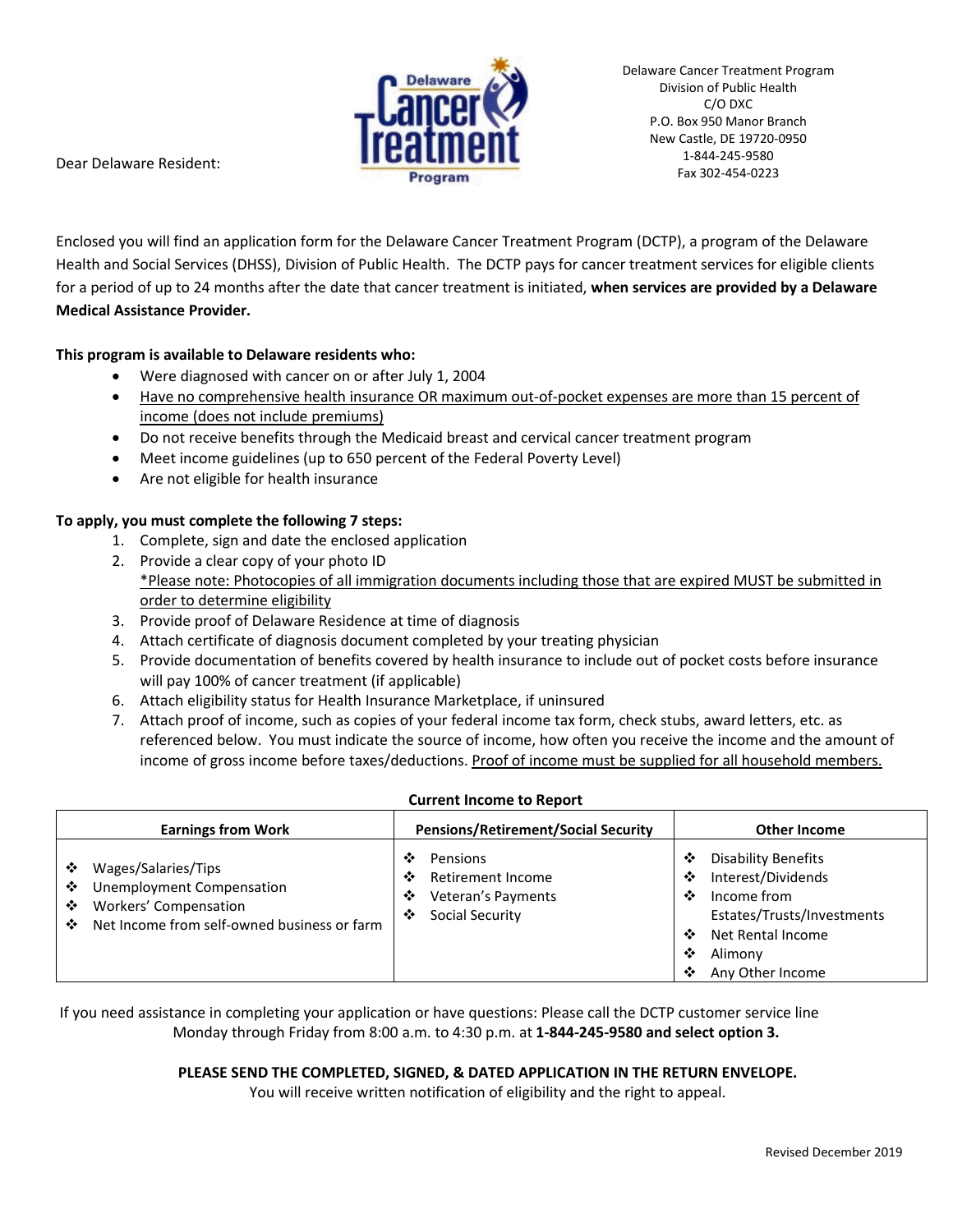

Please complete and sign this form and return it using the self-addressed envelope.

**Your eligibility for this program cannot be determined unless your application is signed and all documents requested are attached.** 

Delaware Cancer Treatment Program Division of Public Health C/O DXC P.O. Box 950 Manor Branch New Castle, DE 19720-0950 1-844-245-9580 Fax 302-454-0223

#### **1. Applicant Information A**

|  |  | <b>Application type - Check one:</b> |  |  |
|--|--|--------------------------------------|--|--|
|--|--|--------------------------------------|--|--|

| <b>New</b><br>Waiver |    |                  |                                                                                                                      |                                                                                                            |                       |
|----------------------|----|------------------|----------------------------------------------------------------------------------------------------------------------|------------------------------------------------------------------------------------------------------------|-----------------------|
| <b>First Name</b>    | ΜI | <b>Last Name</b> | <b>Social Security Number*</b>                                                                                       | <b>Marital Status</b>                                                                                      | <b>Household Size</b> |
|                      |    |                  | *Social Security Number is<br>optional, however, providing it will<br>help facilitate processing your<br>application | □ Married/Civil Union<br>□ Divorced<br>コ Widowed<br>$\Box$ Never Married/Civil Union .<br>$\Box$ Separated |                       |

| Residence Street Address (cannot be a P.O. Box) | Apt. No. | Citv | Zip | Countv | <b>Phone Number</b> |
|-------------------------------------------------|----------|------|-----|--------|---------------------|
|                                                 |          |      |     |        |                     |
|                                                 |          |      |     |        |                     |
| Mailing Address (if different from above)       | Apt. No. | City | Zip | Countv | <b>Phone Number</b> |
|                                                 |          |      |     |        |                     |
|                                                 |          |      |     |        |                     |

| <b>Ethnicity</b>    | Race                                               | <b>Gender</b> | Date of Birth  | Do you have Health Insurance? |
|---------------------|----------------------------------------------------|---------------|----------------|-------------------------------|
| $\Box$ Hispanic     | ∣ Alaskan.<br>Hawaiian<br>$\overline{\phantom{0}}$ | Female        |                | □No<br>□ Yes                  |
| $\Box$ Non-Hispanic | $\Box$ Pacific Islander<br>$\Box$ White            |               |                | If yes: Plan Name:            |
|                     | $\Box$ Asian<br>$\Box$ Other                       | Male          | MM / DD / YYYY |                               |
|                     | $\Box$ Black                                       |               |                |                               |
|                     | $\Box$ American Indian                             |               |                | Plan Phone Number:            |
|                     | $\Box$ More than one race                          |               |                |                               |
|                     |                                                    |               |                |                               |

If you are not a U.S. citizen or a U.S. national, do you have eligible immigration status? **Yes No** 

If yes, please fill in your document type and ID number.

\*Photocopies of all immigration documents including those that are expired MUST be submitted in order to determine eligibility.

| Were you a Delaware resident at the time of your cancer diagnosis? $\Box$ Yes                                       | $\Box$ No            |
|---------------------------------------------------------------------------------------------------------------------|----------------------|
| <b>DD</b><br>ΜМ<br><b>YYYY</b><br>Do you currently live in Delaware and intend to remain in Delaware? $\square$ Yes | □ No                 |
| <b>Name of Treating Physician:</b>                                                                                  | <b>Phone number:</b> |

#### **2. Income Information**

**Documentation (or Proof) should be provided with this application. Please send photocopies only, not original documents.**  You, your spouse's/legal partner's, and other household members' income must be reported. Earnings, interest on savings and/or investments, Social Security, Veteran Benefit, cash given to you and any other income must be reported. If you have no income, please provide written explanation of how you are supported.

#### **Rights and Responsibilities**

I have read or have had read to me all of the statements on this form and the information I give is true and complete to the best of my knowledge. I understand that I could be penalized if I knowingly give false information.

I understand that all the information I give is confidential and federal and state laws limit disclosure of information about me.

I understand and agree to give proof of my statements. I understand that the Department of Health and Social Services may contact other persons or organizations to obtain the necessary proof of my eligibility.

| Signature of Applicant or Representative                            | Date          |        |                   |  |
|---------------------------------------------------------------------|---------------|--------|-------------------|--|
| If representative, please print name, relationship and phone number |               |        |                   |  |
| Name:                                                               | Relationship: | Phone: | Revised June 2019 |  |